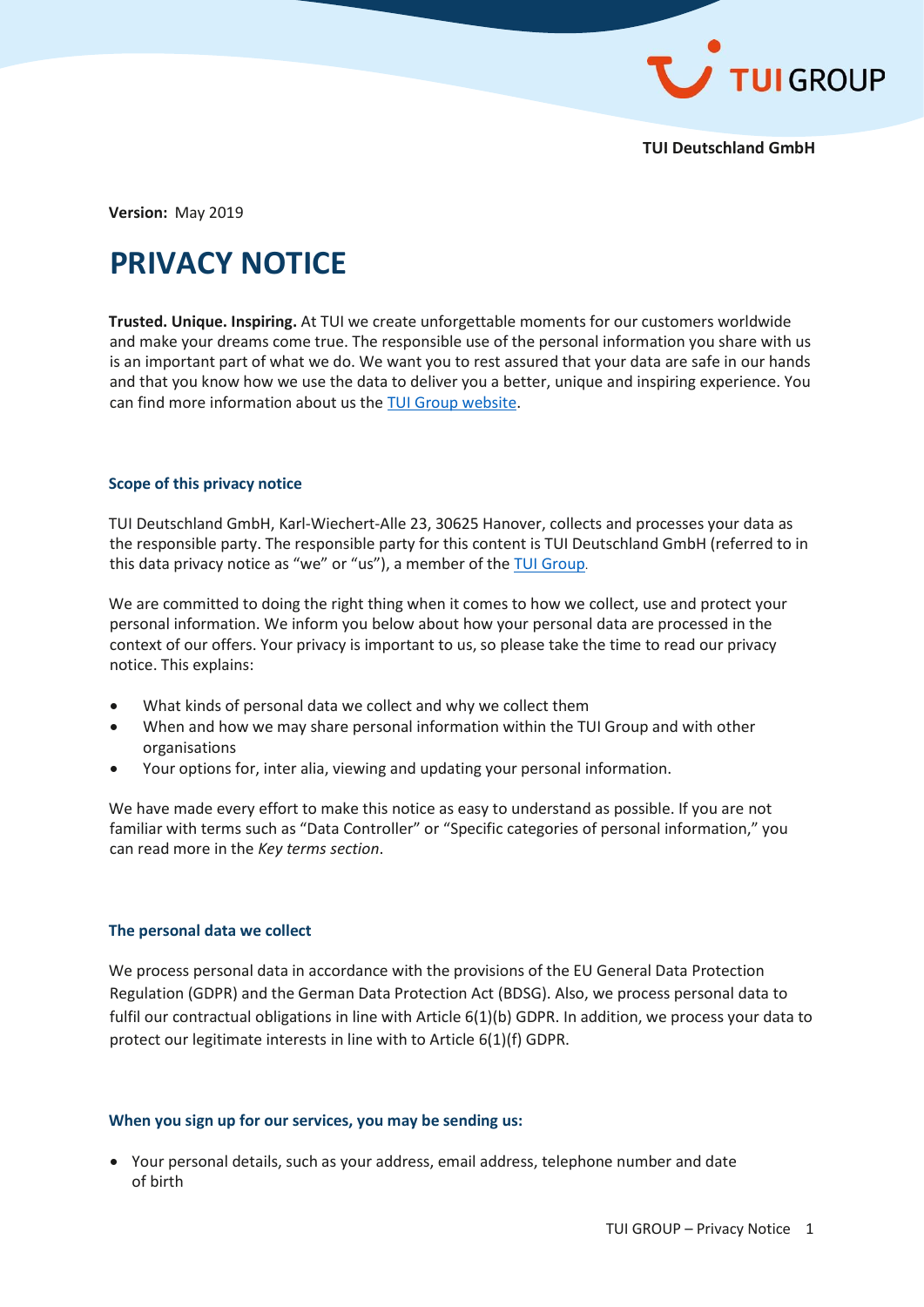Your account login information, such as your username and the password you decide on

# When you book travel or other products from our range of offerings, we collect data for fulfilling the **contract you have made with us:**

- Your personal details, such as your address, email address, telephone number and date of birth
- The personal details of your fellow travellers
- Payment details (e.g. credit card details, account information, billing address)
- Your booked products or services
- Your mobile phone number for the SMS Assistant for flight time changes and transfer pick-up in the holiday area
- Your mobile phone number for the SMS Assistant only for notification by TUI Crisis Management in the event of a possible crisis or incident

## **When you browse our websites or use our mobile apps, we may collect:**

- Your travel preferences
- Information about your browsing activity on our websites and mobile apps
- Information about when you click on any of our advertisements, including those shown on websites of other organisations
- Information about the way you access our digital services, including operating system, IP address, online identification and browser details
- Your social preferences, interests and activities

## **When you buy our products in our stores or online, we may collect:**

- Information about the traveller, passport details, other identification information
- Insurance data
- Relevant medical data as well as any special dietary requirements or other requirements for religious reasons or reasons of physical impairment
- Information about your purchases, e.g. what you bought, when and where you bought it, how you paid, and credit or other payment information
- Information about your browsing activity on our websites and mobile apps
- Information about when you click on any of our advertisements, including those shown on websites of other organisations
- Information about the way you access our digital services, including operating system, IP address, online identification and browser details
- Your social preferences, interests and activities

# **When you contact us or we contact you or if you participate in advertising campaigns, promotions, competitions, surveys about our services, we may collect:**

- Personal information you provide when you contact us, including by email, post and telephone or through social media, such as your name, username, and your contact information
- Details about emails and other digital communications that we send to you and that you open, including any links contained therein that you click
- Your responses and contributions to customer surveys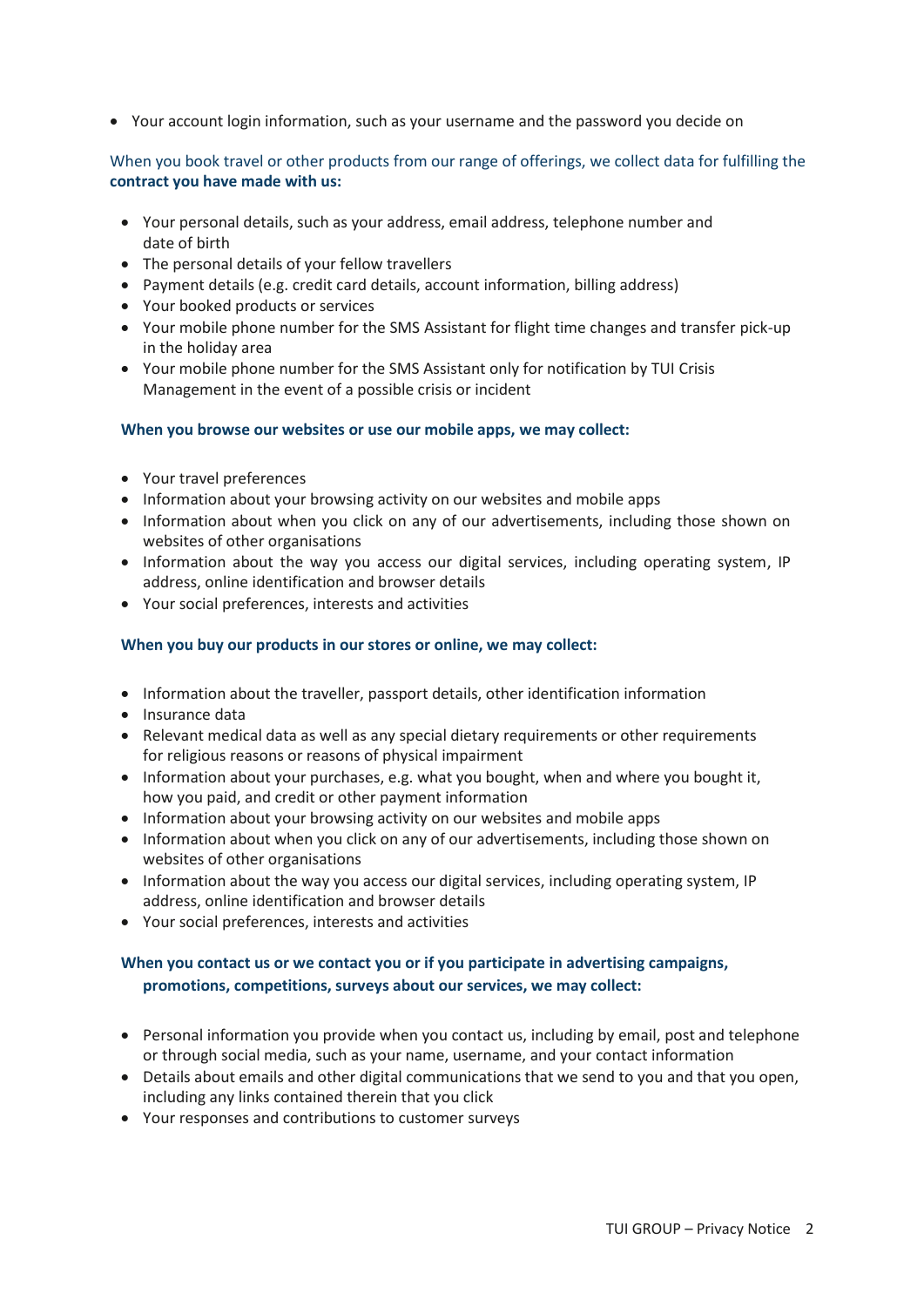## **Other sources of personal information**

- We may use personal information from other sources, such as, from companies providing information and data, trading partners and public registers.
- Your insurance company and its agents as well as medical employees may exchange relevant personal information and special categories of personal information with us in circumstances where we must act on your behalf or in the interests of other customers or in an emergency.
- When you log in with your social networking credentials to interact with our platforms and online services, such as using your Facebook, Google+ or Twitter accounts, you are consenting to share your user information with us, for example, your name, your email address, your date of birth, your location and other information.
- We may use surveillance camera recordings and records of IP address and browser data collected in or near our shops, business premises, other buildings and cruise ships.

## **Personal information about other persons you submit to us**

- We use personally identifiable information you provide about others, such as additional information on your booking.
- When submitting personal information on other people you must be sure that they agree and that you may submit their data. If necessary, you should also ensure that these people know how we could use their personal information.

## **The use of your personal details**

We use your personal information in a variety of ways, as explained below.

# **To deliver the products and services you request**

We need to process your personal information so that we can manage your account or booking, provide you with the products and services you need, and assist you with orders and any refunds you may require.

#### **To manage and improve our products, services and day-to-day operations**

We use personal information to manage and improve our products, websites, mobile apps, loyalty and customer management programmes as well as other services.

To protect your personal information and to detect and prevent fraud, other crimes and the misuse of services we monitor how our services are used. This helps us ensure that you can safely use our services.

We may use personal information to respond to and manage security incidents, disruptions or other similar occurrences. These may, inter alia, be medical or insurance-related in nature.

We may use personal information to conduct market research and internal development, as well as develop and improve our product range, services, shops and IT systems, security, know-how and methods of communication with you.

We use surveillance camera records to maintain the safety of anyone working or visiting our stores, business premises, and other buildings, as well as to detect, prevent, and prosecute offences. We may also rely on the images to exercise and defend our legal rights.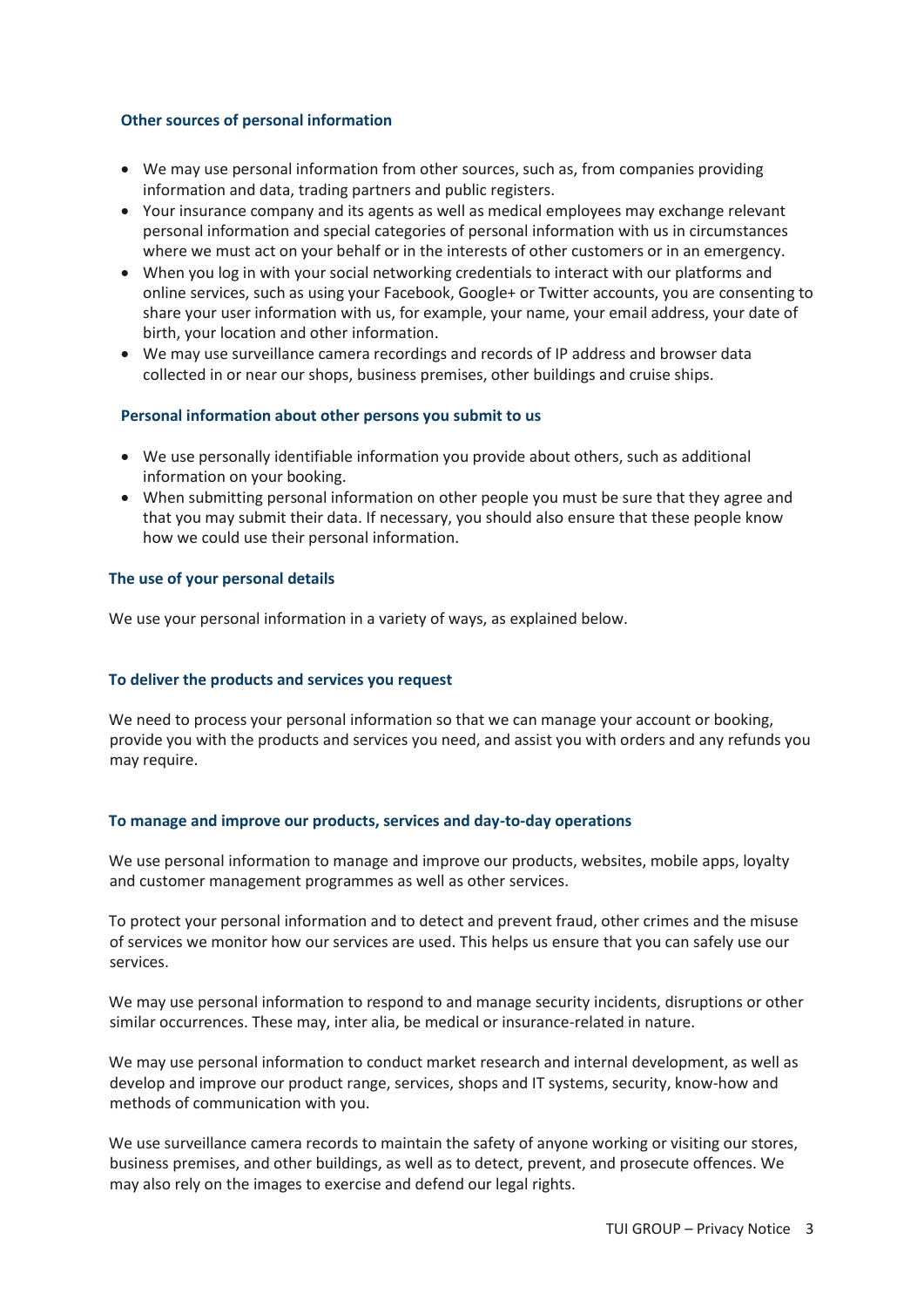## **To contact and interact with you**

We want to better serve you as a customer. So if you contact us, for example, by email, mail, telephone or social media, we may use personal information on you to understand and address your concerns as quickly as possible.

We have to process your personal information in order to manage advertising campaigns, promotions and competitions you choose to participate in. These include those that we organise together with our suppliers and trading partners, for example, if you win a prize.

Sometimes we may wish to invite you to participate in customer surveys and other market research activities performed by the TUI Group and other organisations for your benefit.

To help us better understand you as a customer and provide you with services and marketing communications (including online advertising tailored to your interests), we may collect the personal information we obtain when you make purchases in a store and combine them with personal information collected through our web pages, mobile apps, and other sources.

We do not sell your personal data to third parties.

## **Marketing measures with your consent**

From time to time we may wish to send you offers and news about our products and services in various ways, such as by email, by Messenger or by phone. Also, we may wish to send you information about products and services of other companies that we believe could be of interest to you. We will only do so if you have previously agreed to receive such marketing communications.

When you book or sign up with us, we ask you if and through which channel you would like to receive marketing communications.

We also ask you if you would like to receive marketing communications from other companies in the TUI Group and if we may pass the data on to the companies in the TUI Group.

We re-verify your contact information provided to us online. To do so we ask you, for example when registering for email marketing, to confirm the information using the double opt-in procedure. This means that we will not send you email marketing communications until you activate the link sent. A similar procedure is used for advertising via SMS or Messenger.

You may revoke your consent to marketing communications at any time, online, over the phone, or using a link that activates your cancellation of a subscription, for example, for newsletters in our marketing emails, or by using the STOP option in the speed dial number in our marketing SMS or by writing using the following online form at [https://www.tui.com/service-kontakt/anliegen-zu-ihren](https://www.tui.com/service-kontakt/anliegen-zu-ihren-kundendaten/werbeerlaubnis-entziehen/)[kundendaten/werbeerlaubnis-entziehen/\)](https://www.tui.com/service-kontakt/anliegen-zu-ihren-kundendaten/werbeerlaubnis-entziehen/). You may withdraw your consent in whole or in part. If you no longer wish to receive advertisements for a specific channel (e.g. telephone), you can notify us, and you can issue a revocation for all granted consents for marketing purposes. You can also separately revoke a separate consent to marketing communications by companies in the TUI Group. Of course, the choice is entirely up to you. If you tell us that you do not want to receive marketing information, you will be missing out on great offers and deals.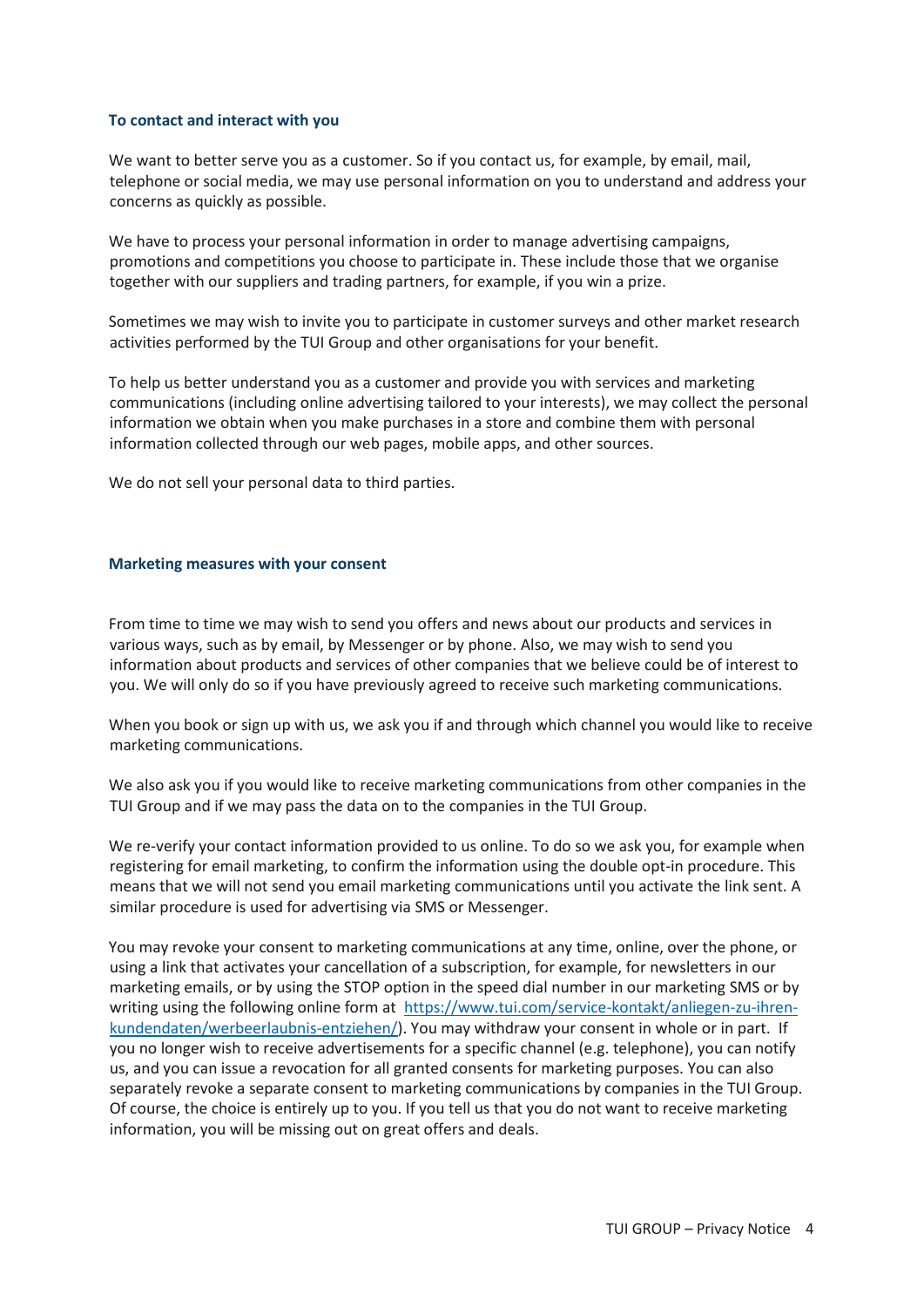However, you might still receive service-related communications from us. For example, confirmation of bookings you make with us and important information about the use of our products and services.

## **Product recommendations by email**

As a customer of TUI Deutschland GmbH you will receive regular product recommendations from us by email. You will receive these product recommendations regardless of whether you have subscribed to a newsletter or consented to email marketing communications or not. In this way we want, on the basis of your recent purchases from us, to provide you with information about products from our offering that you may be interested in. We comply strictly with all legal requirements.

Product recommendations by email are sent on the legal basis of Article 6(1)(f) GDPR and may also be sent to our customers by email within the scope of Section 7 (3) of the German Law Against Unfair Competition (UWG). Whenever your contact data is used for advertising purposes, we expressly draw your attention to your right to object, which you can exercise at any time simply and unbureaucratically.

If you no longer wish to receive product recommendations by email from us, you can cancel this at any time. Of course, you will find a unsubscribe link in every email. It is also possible to send a message via the online form a[t https://www.tui.com/service-kontakt/anliegen-zu-ihren](https://www.tui.com/service-kontakt/anliegen-zu-ihren-kundendaten/werbeerlaubnis-entziehen/)[kundendaten/werbeerlaubnis-entziehen/.](https://www.tui.com/service-kontakt/anliegen-zu-ihren-kundendaten/werbeerlaubnis-entziehen/)

## **To personalise your experience**

We want to ensure that marketing communications (including online advertising) related to our products and services as well as those of our suppliers, trading partners and the TUI Group are tailored to your interests.

We use the personally identifiable information you provide to better understand your interests so that we can try to predict which other products, services and information you might be most interested in. This allows us to tailor our communications to make them more relevant to you. We use existing information such as email receipt and read confirmation, computer and Internet connection information, operating system and platform, your order history, your service history, the date and time you visited the homepage, products that you viewed. We use this information exclusively in a pseudonymised form. This analysis and evaluation of the data help us to better understand you as a customer and allows us to offer you personalised offers and services. Our goal is to make our advertising more useful and interesting for you, in other words, offer you products and services that best meet your needs as a customer.

If you do not wish to receive a personalised service, for example, if you do not wish to receive a personalised newsletter from us, you can cancel personalised advertising any time you wish, e.g. over the phone, in writing or by email (e.g. to Datenschutz@tui.de). In this case, you will continue to receive non-personalised standard advertising. You can of course also cancel/revoke your consent to our marketing communications as a whole at any time. We will update your information as soon as possible.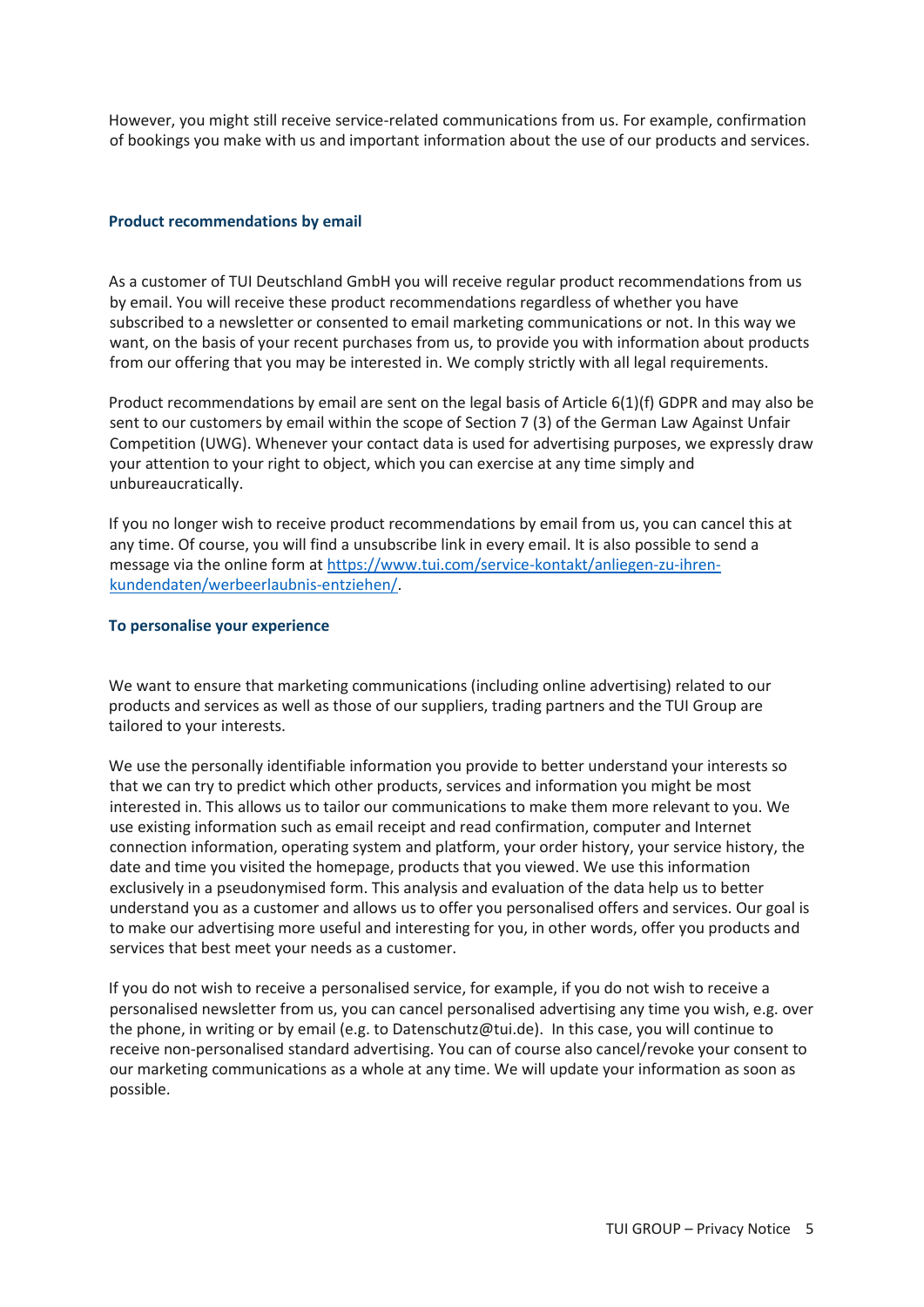#### **Market research**

We highly value your opinion. To improve our products and services we may contact you for market research purposes. You always have the choice as to whether to participate in our market research or not.

Detailed information on the data collected in the questionnaire, in particular on anonymous evaluation, is given in detail in the accompanying information. The legal basis here is Article  $6(1)(f)$ GDPR, as we have a vital interest in these evaluations and the improvements to our services based on them.

If customer satisfaction surveys are sent to you by email, we either have your explicit advertising consent in accordance with Article 6(1)(a) GDPR or we may also email you as our customer within the scope of Section 7(3) UWG. If you do not wish to receive the questionnaire, simply let us know by sending an email t[o Datenschutz@tui.de](mailto:Datenschutz@tui.de)

#### **Sharing personal information with suppliers and trading partners**

To provide you with the products and services you require we have to share personal information about your booked travel services with providers, including airlines, hotels and transport companies.

We also work with carefully selected providers who perform specific functions for you. For example, with companies that help us with IT services, data storage and linking, marketing, market research, payment processing and the provision of products and services.

We may need to share personal information to safeguard or defend our legal rights; this includes the transfer of personal data to third parties in order, e.g. to prevent fraud and reduce the risk of default.

When we share personal information with other organisations we require them to keep the information secure. They may not use your personal information for their own marketing purposes.

We only share the minimum amount of personal information necessary that enables our suppliers and trading partners to provide their services to you and us.

If it is necessary for the implementation of your travel request, the transfer of data to such third countries is also lawful in accordance with Article 49(1)(b) GDPR.

#### **Sharing personal information with government agencies**

To be able to travel it is sometimes mandatory (required by law in the country of departure and/or in the destination country) to disclose and process your personal information for immigration, border control, security and counter-terrorism purposes, or any other purpose we deem reasonable.

Some countries only issue travel authorisation if you provide enhanced passenger information (for example, Caricom APIS data and US Secure Flight Data). These requirements may vary depending on your destination and we recommend that you check this on a case-by-case basis. Even if it is not mandatory, we are happy to assist you.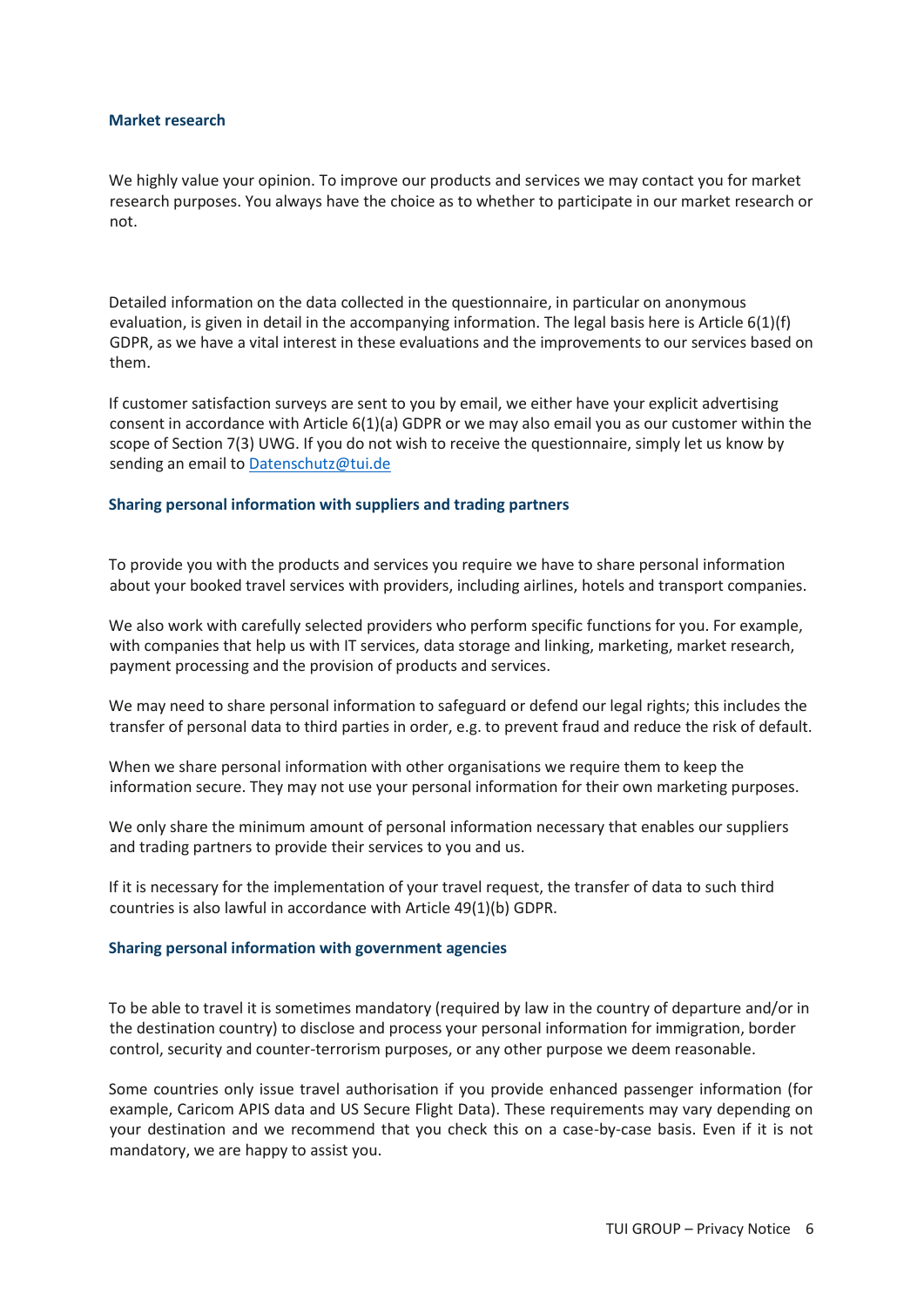We may share the necessary minimum amount of personal information with other authorities if the law requires us to do so or if we are legally permitted to do so.

# **Sharing personal data within the TUI Group**

With the exception of services with their own privacy notices that do not refer to this privacy notice our privacy notice applies to all services offered by the TUI Group.

TUI Deutschland GmbH is a wholly-owned subsidiary of the TUI Group, which has its registered office in Hanover. Further information on the Group companies can be found at: [https://www.tuigroup.com/.](https://www.tuigroup.com/)

We may share the necessary minimum amount of personally identifiable information with other TUI Group companies, for example, to provide the products and services you request, manage and improve our products, services and day-to-day operations; if necessary, personalise your travel experience, contact you and interact with you and, if permitted and appropriate, for marketing or market research purposes.

We may also share personal information with other companies if there are contractual agreements with them. In such cases we dispose of or transfer our services or our rights and obligations we may have with you under a contractual agreement. If such transfer or disposal occurs, the company receiving your personal information may use your information in accordance with this privacy notice.

We may receive personal data from you from other companies in the TUI Group or share it with them for the following purposes:

- To provide services (including making and managing bookings or processing payments)
- To provide customer service
- To detect, prevent and investigate fraudulent and other illegal activities and data breaches
- For analysis and product improvement purposes
- For individual offers, for sending advertising with your consent or otherwise if permitted by applicable law

These purposes relate to our legitimate interest in receiving and disclosing your personal information.

To ensure compliance with applicable laws TUI Deutschland GmbH refers, where applicable, to compliance with legal obligations (such as lawful inquiries from law enforcement authorities). In addition, all companies within the TUI Group may have to exchange personal customer data in order to ensure that all users on their online platforms are protected against fraudulent activities.

# **Protecting your personal data**

We know how important it is to protect and manage your personal information. We take appropriate security measures to help protect your personal information from accidental loss and unauthorised access, use, alteration and disclosure.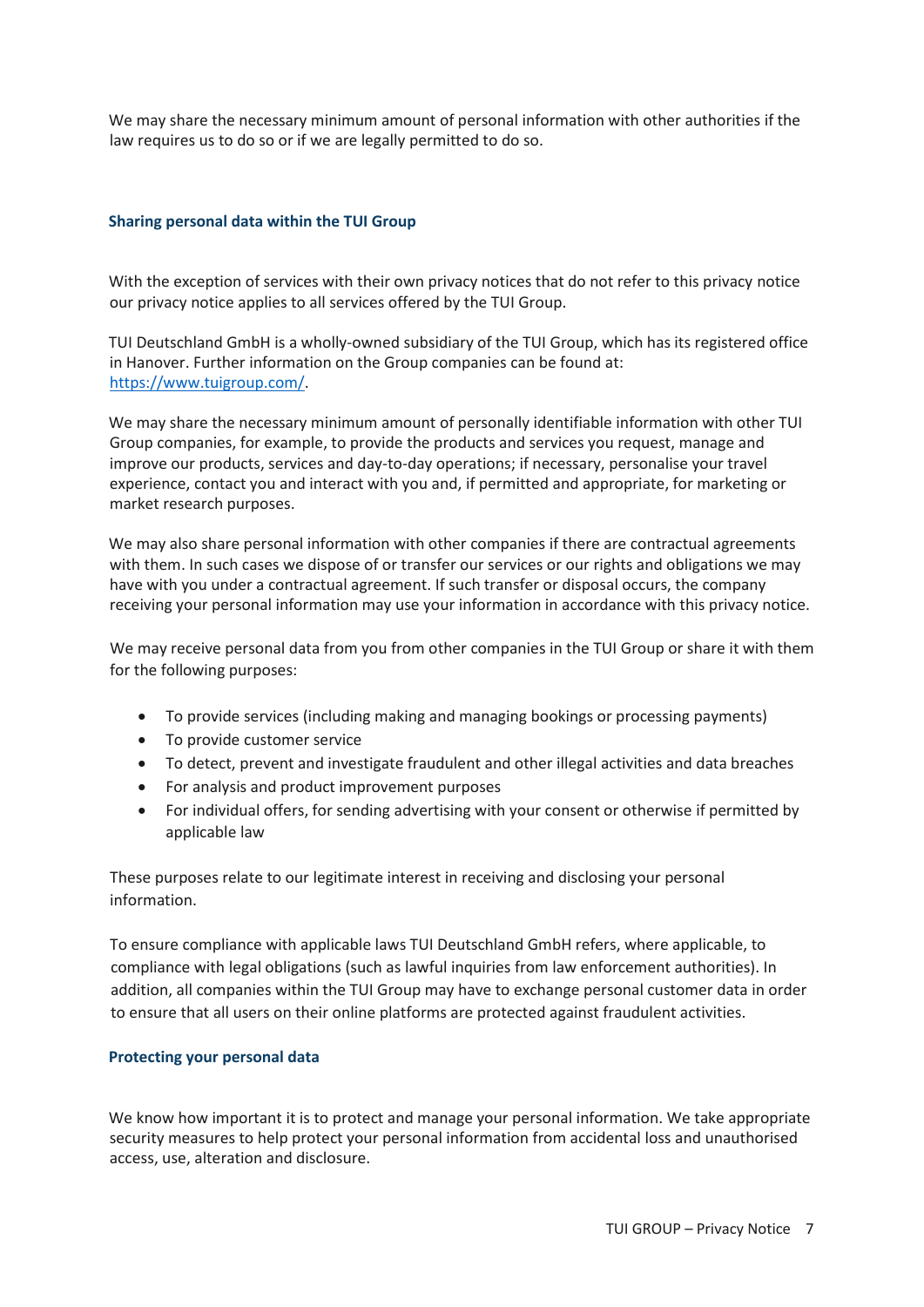However, the security of your data also depends on you. For example, if we have given you a password to access certain services or you have chosen one, you are responsible for keeping this password secret.

The personal data we collect from you may possibly be transferred to and stored in a country outside the European Economic Area (EEA). Your personal data may also be processed by companies operating outside the EEA that work for us or one of our suppliers. We take appropriate precautions to ensure that your personal information is adequately protected and that it is treated in accordance with this privacy notice. As a rule these protections include corresponding contractual clauses, e.g. standard contractual clauses approved by the European Commission, as well as appropriate security measures.

## **Data storage**

Your personal data will be deleted as soon as they are no longer required for the purposes mentioned. If necessary, however, we may be obligated to continue to store your data until the end of the statutory storage periods, as a rule 6 to 10 years, enacted by the legislative or supervisory authorities in line with the German Commercial Code, the German Tax Code and the German Money Laundering Act. In addition, we may retain your data until expiry of the statutory limitation periods (i.e. 3 years as a rule, but in individual cases also up to 30 years) to the extent necessary for the assertion, exercise or defence of legal claims. Thereafter, the corresponding data will be routinely deleted.

If data are needed after this period for analytical, historical or other legitimate business purposes, we will take appropriate measures to anonymise that data.

#### **About cookies and similar technologies**

Cookies are small data fi les that allow a website to collect and store a range of data on your desktop, laptop or mobile device. Cookies help us provide important features and functionality on our websites and mobile apps, and we use them to improve your customer experience. Please also note our separate [Cookie Notice.](https://www.tuicars.com/en/cookie-notice/)

## **Links to other websites**

Our websites or mobile apps may contain links to websites of other organisations that have their own privacy notices. Please be sure to carefully read the terms of service and privacy notice before posting personal information to any other organisation's website, as we assume no responsibility or liability for the websites of other organisations.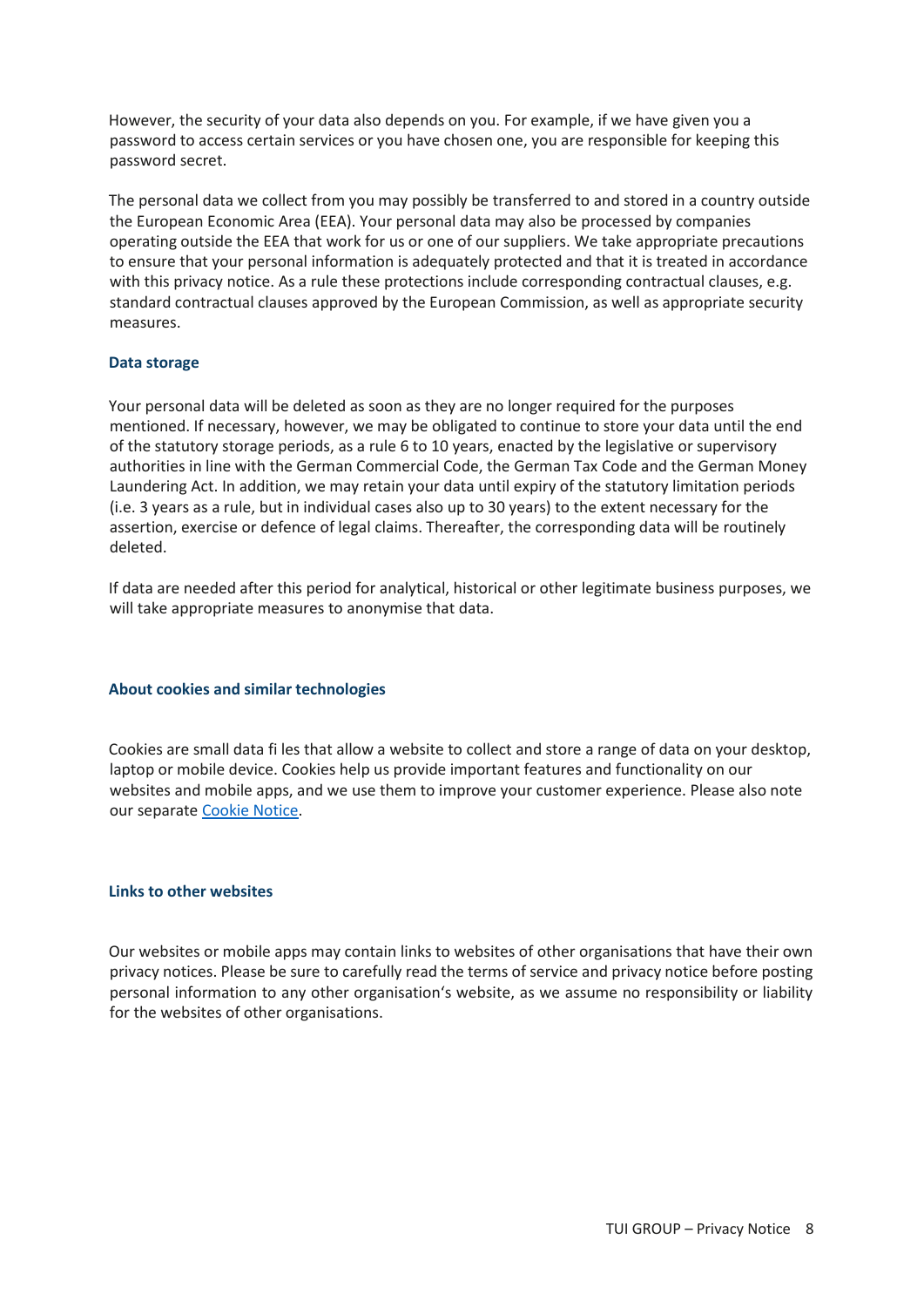#### **Social media features**

Our websites or mobile apps may feature social media such as Facebook, Twitter, Google+ or Pinterest, which have their own privacy notices and policies.



On our websites we use the following plugins: Facebook, Twitter and GooglePlus. If you do not want social networks to collect data about you through active plugins, you can choose to block third-party cookies in your browser settings. Then the browser does not send cookies to the server for embedded content from other providers. With this setting, however, in addition to the plugins other cross-page features may not work.

If these plugins are activated, your browser establishes a direct connection with the servers of the respective social network as soon as you access a website that is part of our internet presence. The content of the plugin is transmitted by the social network directly to your browser and incorporated by the browser into the webpage. The embedded plugins allow the social networks to receive the information that you have accessed the corresponding page of our website. If you are logged in to the social network, this can assign the visit to your account. If you interact with the plugin, for example, press the Facebook "Like" button or leave a comment, the corresponding information is transmitted directly from your browser to the social network and stored there. To find out more about the purpose and scope of the data collection and the further processing and use of the data by social networks as well as your related rights and settings options for the protection of your privacy, please refer to the privacy policies and notices of the respective networks or websites. The links can be found below.

Even if you are not logged in to the social networks, websites with active social plugins can send data to the networks. An active plugin creates a cookie with an identifier each time the web page is called up. Since your browser sends this cookie without being asked every time you connect to a network server, the network could in principle create a profile about the websites the user identified by the identifier has visited. It would be possible to associate this identifier with a person, for example, when later logging in to the social network.

#### **Integration of Facebook social plugins**

Our website uses social plugins ("plugins") from the social network facebook.com, operated by Facebook Inc., 1601 S. California Ave, Palo Alto, CA 94304, USA ("Facebook"). To find out more about the purpose and scope of the data collection and the further processing and use of the data by Facebook as well as your related rights and settings options to protect your privacy, please refer to Facebook's privacy policy: **http://www.facebook.com/policy.php.**

Incidentally, you can block Facebook social plugins with add-ons for your browser, such as the Facebook Blocker.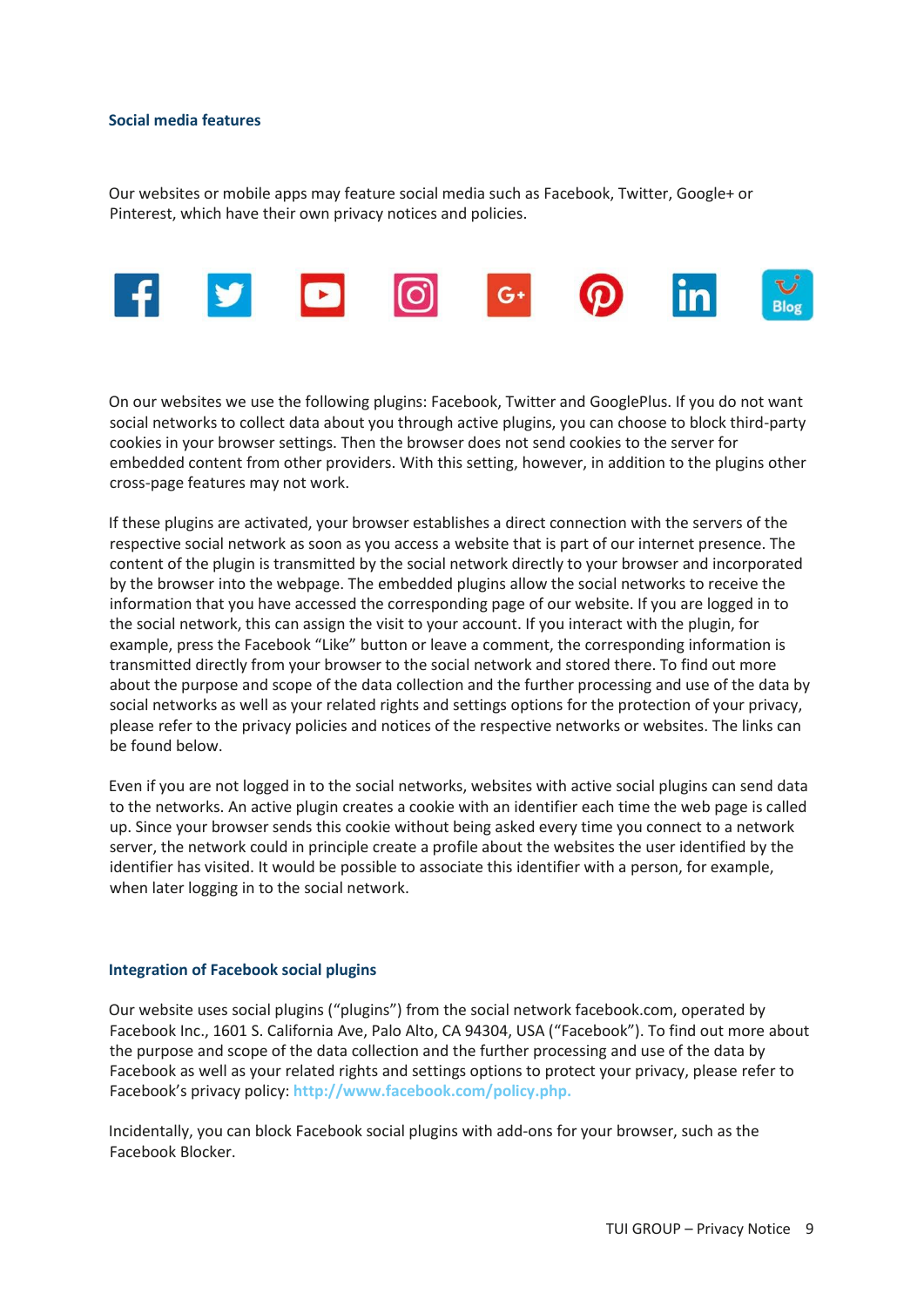# **Integration of Google Plus plugins**

Our website uses social plugins ("plugins") from the social network Google Plus, operated by Google Inc., 1600 Amphitheater Parkway, Mountain View, CA 94043, United States ("Google"). To find out more about the purpose and scope of the data collection and the further processing and use of the data by Google as well as your related rights and settings options to protect your privacy, please refer to Google's privacy policies:

**http://www.google.com/intl/de/policies/privacy/.**

Our website includes Google products DS360 Paid Search/SEA, CM Campaign Manager and DV360 Display & Videos. The purpose and scope of the data collection and the further processing and use of the data by Google as well as your rights in this respect and settings options to protect your privacy can be found in Google Privacy Policy & Terms of Use:<https://policies.google.com/privacy?hl=en>

## **Integration of Twitter plugins**

Our website uses social plugins ("plugins") from the social network Twitter, operated by Twitter Inc., located at 795 Folsom St., Suite 600, San Francisco, CA 94107, USA ("Twitter"). To find out more about the purpose and scope of the data collection and the further processing and use of the data by Twitter as well as your related rights and settings options to protect your privacy, please refer to Twitter's privacy policy: **https://twitter.com/privacy.**

#### **Integration of Pinterest plugins**

Our website also uses plugins from Pinterest Inc., 635 High Street, Palo Alto, CA, 94301, USA ("Pinterest"). The Pinterest Plugin can be recognised by the "Pin it Button" on our page. If you click on the Pinterest "Pin it button" while logged in to your Pinterest account, you can link the contents of our pages to your Pinterest profile. This allows Pinterest to associate your visit to our pages with your user account. We wish to point out that we are not aware of the content of the transmitted data and their use by Pinterest. For more information, see Pinterest's privacy policy: <https://policy.pinterest.com/en-gb/privacy-policy>

#### **Integration of Instagram plugins**

Our website also uses plugins from the social network Instagram Inc., 1601 Willow Road, Menlo Park, CA, 94025, USA ("Instagram"). You can identify the Instagram plugin by the Instagram Button on our page. If you click on the Instagram Button while logged in to your Instagram account, you can link the contents of our pages to your Instagram profile. This allows Instagram to associate your visit to our pages with your user account. We wish to point out that we are not aware of the content of the transmitted data and their use by Pinterest. For more information, see Instagram's privacy policy: **<http://instagram.com/about/legal/privacy/>**

#### **Use of WhatsApp News**

To subscribe to the WhatsApp newsletter you must save the TUI Deutschland GmbH telephone number given on the registration page in your contacts and start a chat conversation. In accordance with WhatsApp's requirements/terms of use, this provides us with your telephone number and profile picture. We only use your telephone number and only to send you the desired WhatsApp news for a specific purpose. The legal basis here is Article 6 (1)(a) GDPR.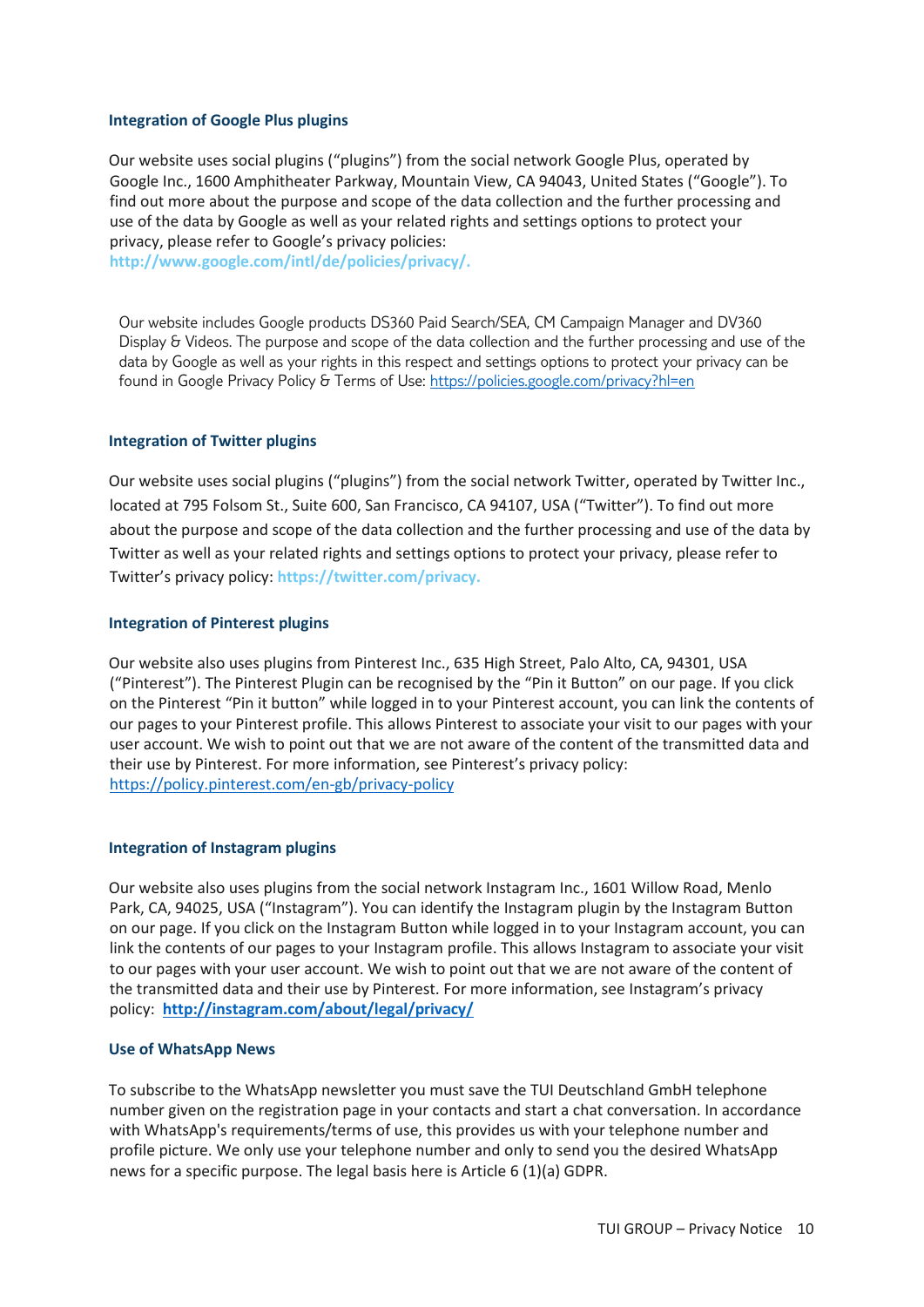To guarantee data security WhatsApp uses end-to-end encryption. To ensure that this encryption is secure we recommend that you always use the latest version of WhatsApp on your mobile phone.

You can stop receiving the WhatsApp newsletter at any time with the message "stop". To delete your data according to Article 17 GDPR please send a message with "delete all data".

Further information about the WhatsApp service from TUI Deutschland GmbH can be found in the privacy policy of our cooperation partner MessengerPeople:

#### **MessengerPeople GmbH**

Herzog-Heinrich-Str. 9 80336 München

[+49 89 416173-192](tel:+4989416173192) [info@MessengerPeople.com](mailto:info@MessengerPeople.com) <https://www.messengerpeople.com/>

(Link to the privacy policy of MessengerPeople: https:/[/www.messengerpeople.com/privacy/](https://www.messengerpeople.com/privacy))

**The responsible provider of the messenger services is:**

 WhatsApp Inc., 1601 Willow Road, Menlo Park, California 94025, USA; the privacy statement is available at<https://www.whatsapp.com/legal/#privacy-policy>

#### **Accessing and updating your personal information; complaints**

You have the right to request a copy of the personal information we hold about you, although you may also be able to view and update the information associated with your customer account and your booking online. You can of course still write to us and ask for a copy of other personal information stored about you.

Please include details that help us to identify and locate your personal information. If we can provide data access, we will do so for free, unless further copies are requested. In this case, we may charge a reasonable fee based on administrative costs.

We want to make sure that the personal information we store about you is accurate and up-to-date. If any information we hold about you is incorrect, please let us know.

You may also have your personal information corrected or deleted, object to the processing of your personal information and, as far as technically feasible, request that personally identifiable information that you submit to us be shared with another organisation.

We will update or delete your information unless we have to keep it for legitimate business or legal purposes.

You can also contact us if you would like to complain about how we collect, store and use your personal information. It is our goal to provide the best possible solution to your complaints. In line with Article 77 GDPR in conjunction with Section 19 BDSG you now have the right to lodge a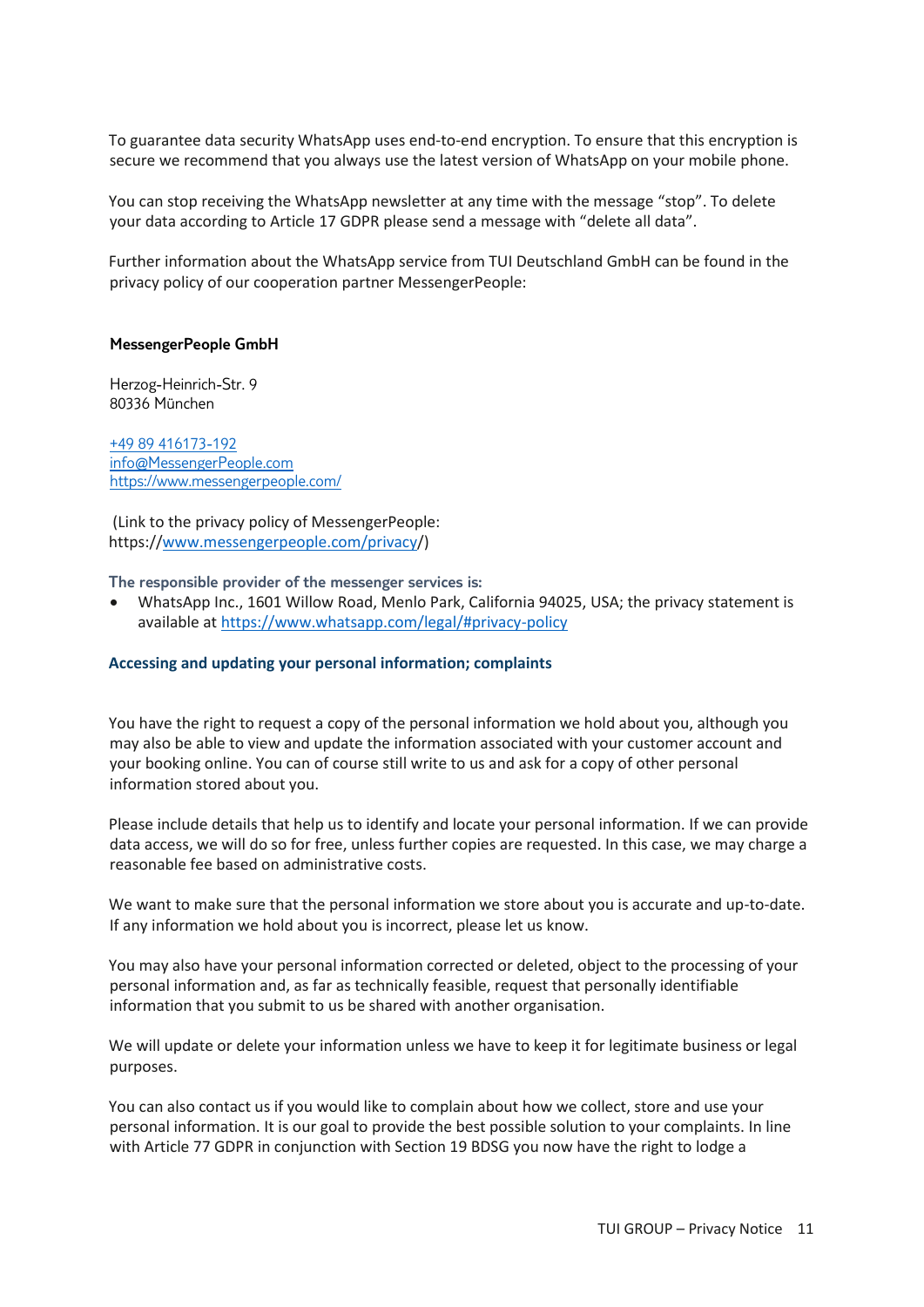complaint with a supervisory authority. The supervisory authority responsible for TUI Deutschland GmbH is:

 State Commissioner for Data Protection and Freedom of Information Lower Saxony Prinzenstrasse 5, 30159 Hanover, Germany Phone: +49 0511 120-4500 Email: poststelle@lfd.niedersachsen.de

However, if you are not satisfied with our answer, you can also contact your local data protection office or commissioner. The example given here is of the data protection commissioner for the state of Lower Saxony in Germany: **https://www.lfd.niedersachsen.de/startseite/.**

Please note that we may ask you to confirm your identity before we process your request or complaint. We may also ask you for more information to help us ensure that you have the right to make this request or complaint to us when you contact us on behalf of someone else.

For questions, requests or comments on data protection, please contact the Data Protection Officer at TUI Deutschland GmbH by email: **Datenschutz@tui.de.**

## **Legal basis for processing personal data**

We collect and use your personal information only if at least one of the following conditions is met:

We have your consent

#### **Example: customer account**

You give us permission to process your personal information when you sign up for a customer account.

 It is necessary to take certain actions to contact you or, at your request, before entering into a contract

#### **Example: providing the products and services you want**

We have to process your personal information to be able to manage your customer account or booking, offer you the products and services you wish to purchase, and assist you with orders or refunds.

It is necessary to comply with a legal obligation

## **Example: sharing personal data with authorities**

In order for you to travel it may be compulsory (required by law in the country of departure and/or in the destination country) to disclose and process your personal information for immigration, border control, security, counter-terrorism or other purposes deemed reasonable by the authorities.

It is necessary to protect your vital interests or those of another person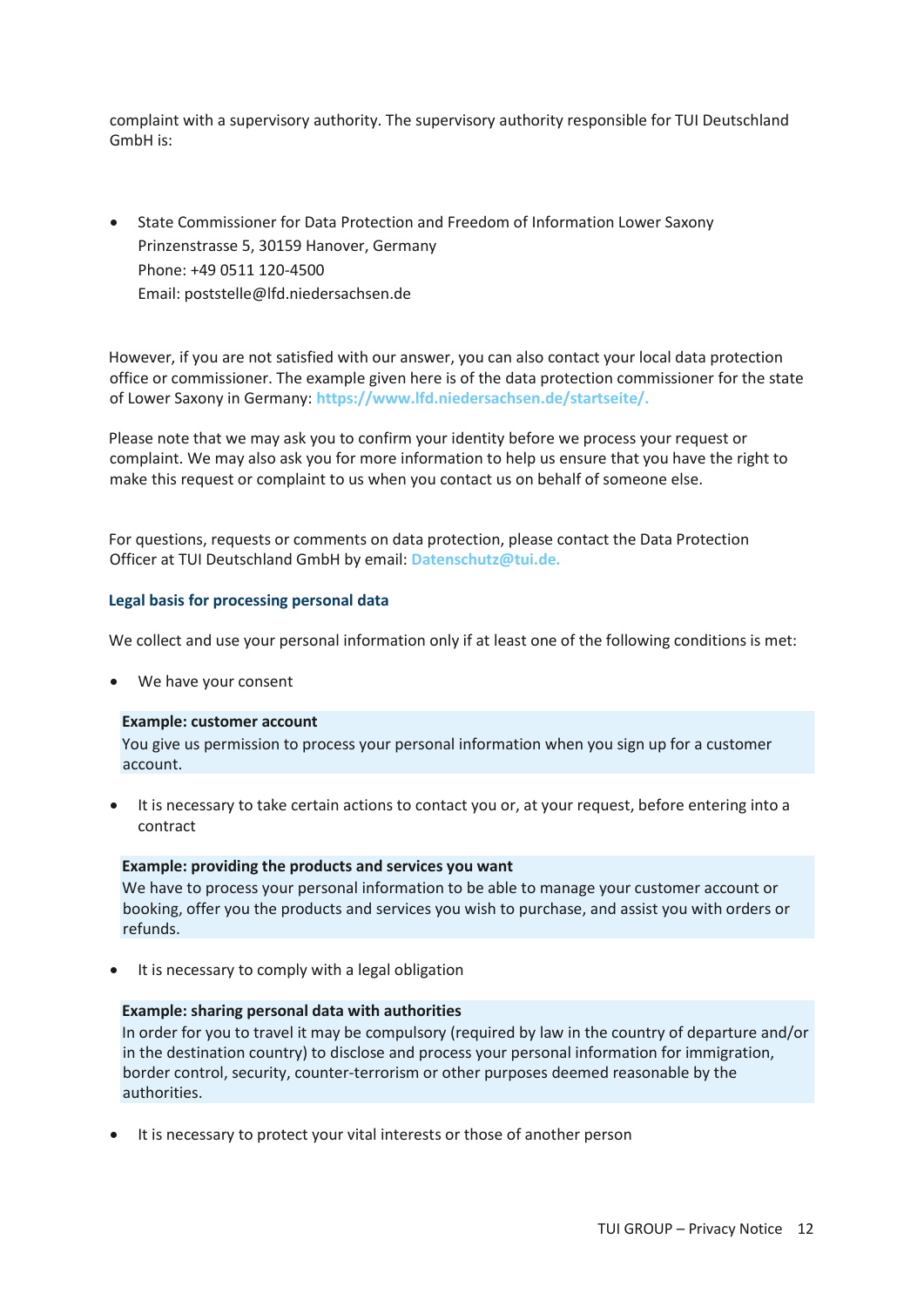# **Example: in an emergency**

Your insurance company, its agents and medical personnel may exchange relevant personal information and special types of personal information with us. This is the case if we or those kinds of person mentioned above act on your behalf, in the interests of other customers or in an emergency.

Processing is in the public interest or exercised on behalf of an authorised public office

## **Example: security measures**

We may use personal information to implement security measures or respond to disruptions or other similar occurrences, including those of a medical and insurance nature.

• It is in our or a third party's legitimate interests unless your own interests or rights outweigh

# **Example: personalise your travel experience**

We may use your personal information to better understand your interests so that we can try to predict what other products, services and information you might be most interested in. This allows us to tailor our communications to make them more relevant to you.

If we need to process special categories of personal information, such as medical records for medical reasons, this will only happen if one or more additional requirements are met:

- we have your explicit consent
- it is necessary to protect your vital interests or those of another person and you are physically or legally unable to give consent
- it is necessary to substantiate, assert or defend legal claims
- it is necessary for reasons of considerable public interest.

# **As the data subject you have the following rights vis-à-vis TUI Deutschland**

TUI Deutschland GmbH attaches great importance to ensuring that our data processing processes are fair and transparent. It is therefore important to us that, in addition to the right of objection, data subjects can exercise the following rights if the respective legal requirements are met:

- Right of access by a data subject, Article 15 GDPR
- Right to rectification, Article 16 GDPR
- Right to erasure ("right to be forgotten"), Article 17 GDPR
- Right to restriction of processing, Article 18 GDPR
- Right to data portability, Article 20 GDPR
- Right of object, Article 21 GDPR

# **What rights do I have as a user and customer? (Information, deletion, revocation)**

- As the data subject of data processing you have various rights under Article 15 et seq. GDPR.
- You can request information at any time as to which personal data of yours is stored.
- You can request correction or deletion, provided this is legally permissible and possible within the framework of an existing contractual relationship.
- If you have set up a customer account, e.g. with the TUI portal "My TUI", you can delete it yourself or have it deleted.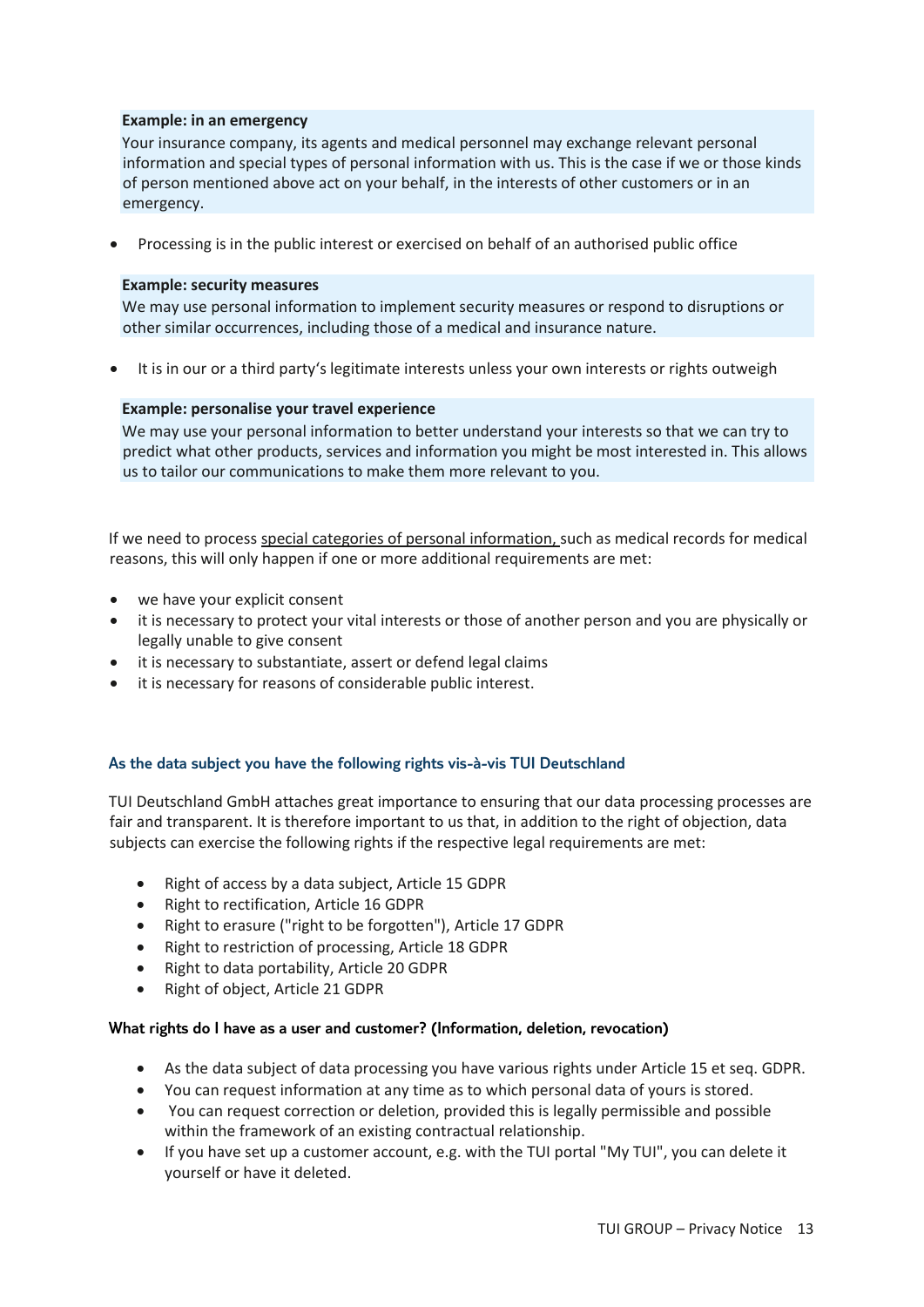- You can demand a restriction of the processing or object to the processing of your data in principle. If processing is based on your consent, you can also revoke this consent at any time without affecting the legality of the processing carried out until the revocation.
- You have the right to data portability.

In order to exercise your right you can contact Datenschutz@tui.de by e-mail. For identification we ask you for the following data:

- Your name
- Your postal address
- Your email address and optionally: your customer number or booking code
- To process your request and for identification purposes we would like to point out that we will process your personal data in accordance with Article 6(1)(c) GDPR.

You will receive a reply to your request regarding your rights after the legal deadline of 4 weeks at the latest.

Before we process your personal data for any other purpose, we will inform you in advance.

## **Changes to our privacy notice**

This Privacy Notice supersedes all previous versions. We may change the notice at any time, so please check regularly on our website(s) for any updates. If the changes are substantial, we will provide clearly identifiable notification on our website(s). In addition, if we deem it appropriate, we will send you an electronic notification of changes to our Privacy Notice.

Last update: **May 2019**

#### **Key terms**

**Data controller:** The data controller determines the purpose and the way personal data are used.

**European Economic Area (EEA):** EU member states plus Norway, Iceland and Liechtenstein.

**Online advertising:** Marketing messages that you can see on the internet.

Specific categories of personal data: Specific categories of personal data: These are categories of personal data that indicate ethnic origin, political opinions, religious or philosophical beliefs or trade union affiliation; genetic data, biometric data for the purpose of unambiguous identification of a natural person; medical data as well as data on the sexual life or sexual orientation of a natural person.

# **Caricom APIS data:**

Some or all of the Caricom states have entered into an agreement with the United States to allow extended passenger data required by and provided by Caricom States for border security purposes to be transferred to and processed by the US Department of Homeland Security on behalf of these Caricom States. For more information please visit the **Caricom website**.

**US Secure Flight Data:** The Transportation Security Authority (TSA) requires you to provide your full name, date of birth, and gender for the purpose of processing passenger lists. You can also specify your redress number, if any. If this information is not provided, you may be denied carriage or authorisation to enter the boarding area. The TSA may share the information you provide with law